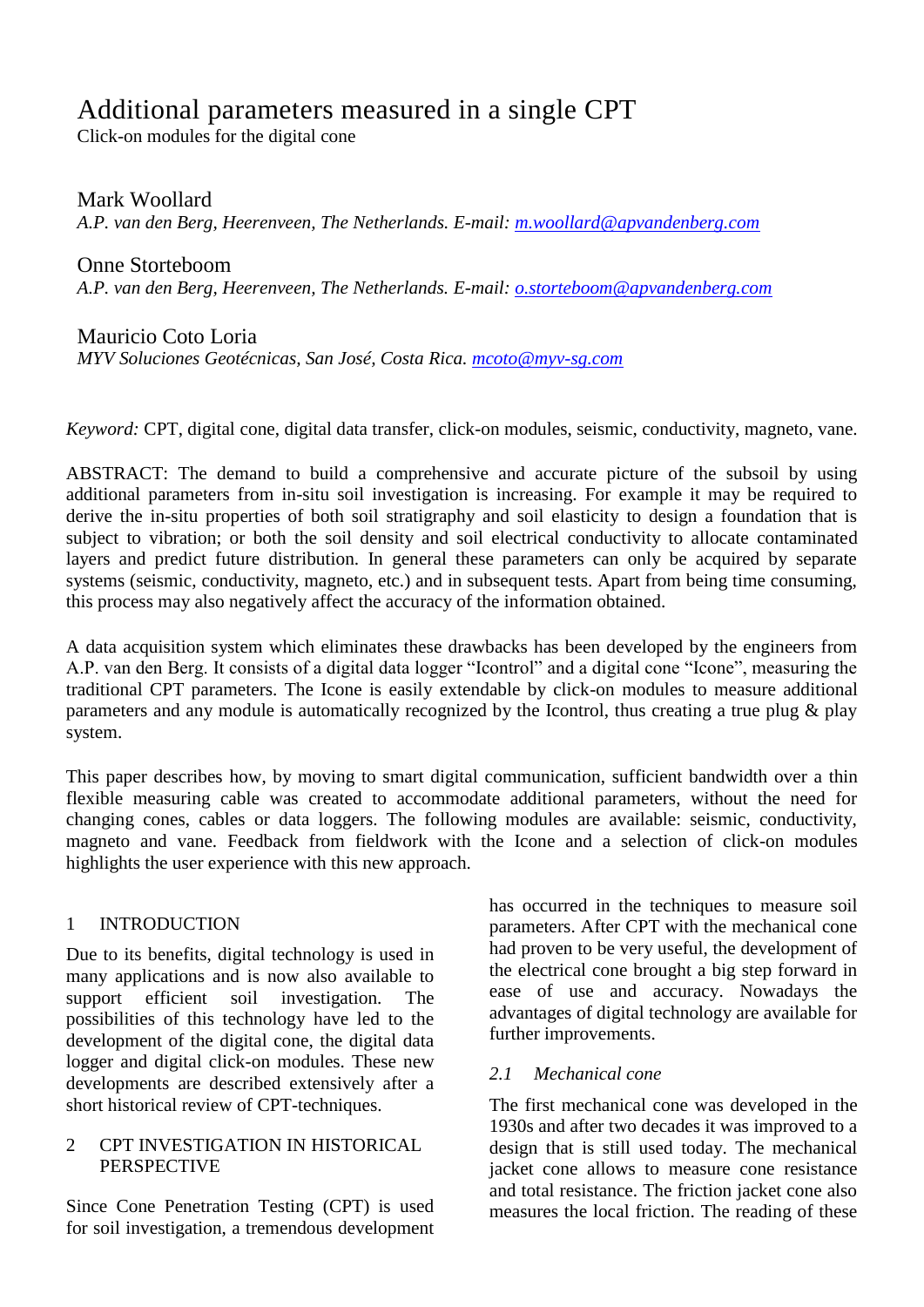parameters is carried out by means of an electric measuring body. This device provides a continuous data stream, which is then stored and processed in real time by a computer system.

Figure 1. Mechanical jacket cone and friction jacket cone

Mechanical cones are still widely used because of their low cost, simplicity and robustness. They are particularly useful in soil conditions with a high risk of cone breakage.

Because of its design and method of use the mechanical cone is limited in measuring soil parameters. For a jacket cone only cone resistance and total resistance can be measured, given a moderate accuracy due to friction between the inner rods and outer tubes. Furthermore, the mechanical cone is not suitable for investigating highly stratified soil, because a qualitative interpretation is impossible due to the coarse measuring data.

#### *2.2 Electrical cone*

The electrical cone has been developed during the 1950s and used commercially since the 1960s. Besides cone resistance and local friction, also the inclination was measured. In the 1970s the measurement of the pore water pressure was added which made soil investigation even more accurate and reliable.

The electrical cone is available with a 5, 10 and 15 cm<sup>2</sup> cone tip area, but the 10 cm<sup>2</sup> cone is most commonly used. The electrical cone is controlled by a data logger at surface level. Also the depth signal is recorded by the data logger and synchronized with the cone parameters

In comparison to the mechanical cone, the greatest advantage is that more soil parameters can be measured with a higher accuracy. A CPT performed with a pore water pressure measurement (U) enables a more reliable determination of stratification and soil type than a standard CPT. In addition, CPTU provides a better basis for interpreting the results in terms of mechanical soil properties.



The electrical cone is pushed into the soil with a constant rate and is therefore a more straightforward and faster way of soil investigation in comparison with the mechanical cone. Furthermore the real time processing and visualizing of the data obtained, facilitates a better control over the CPT-process.

The analog cone signals are subject to various disturbances especially during transfer via the cable and at connector transitions. The accuracy of an analog data acquisition system is therefore determined by the combined accuracy of individual components such as the cone, cables,



connectors and the data logger. The calibration settings are essential for a good data processing and must be read from a USB-memory stick into the data processing computer system. Accidentally changing of calibration settings and getting rid of the USB-stick may lead to errors. Finally the electrical cone is more expensive compared to the mechanical cone, so financial losses are higher in case a cone breaks off.

Figure 2. Electrical cone 10 cm<sup>2</sup> and 15 cm<sup>2</sup> area with analog data logger.

#### *2.3 Digital cone*

The digital cone or Icone has been available since 2006. The integration of intelligent electronics provides a range of possibilities in order to make further improvements to the electrical cone and to simplify its use. In addition, the Icone is stronger due to mechanical adjustments.

The Icone basically uses the same measuring sensors as applied in the analog cone. The difference however is that the analog signals are being digitized and multiplexed already inside the cone.

Digitizing means that the analog signals are being sampled with a certain frequency and converted into a digital data stream. This digital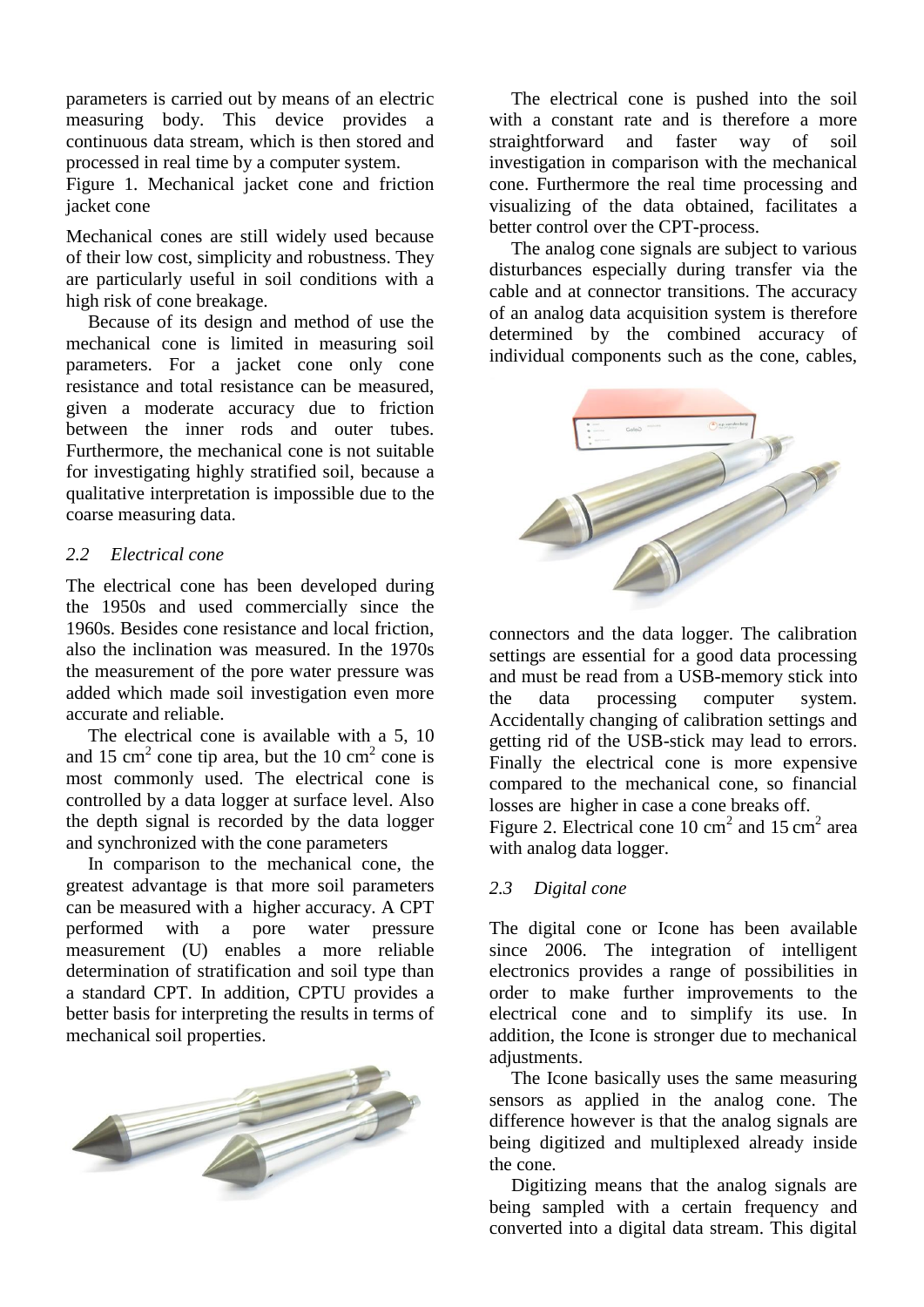data stream is more robust, and therefore less sensitive to distortion and loss of accuracy in comparison with the analog signals. Another advantage of digital data transfer is the checking of signals on entry according to an established protocol. Missed or distorted data can be requested again.

By multiplexing, the various digital data streams are combined to one signal. This offers the great possibility that an almost unlimited amount of sensor signals can be combined and transmitted through a simple 4-wired cable. Also, specific sensors incorporated in customized modules can easily be added without changing cables and data loggers.

Figure 3. Icone 10 cm<sup>2</sup> and 15 cm<sup>2</sup> area with Icontrol data logger.

A built-in memory capacity gives the Icone several opportunities to increase the user friendliness. For example:

- the Icone number and calibration data are stored inside and are exchanged automatically when the Icone is connected to the Icontrol data logger.
- Extreme sensor values are stored in memory and can be read during service to explain possible calibration drift or damage to the Icone.
- The inside memory capacity allows the data storage of a full working day.

The Icontrol data logger provides power to the Icone and synchronizes the Icone signals with the depth signal, recorded from the pushing device. The Icontrol transmits the signals to a computer system, where the CPT-parameters are shown on real time graphs.

The use of smart electronics inside the Icone has provided the following benefits:

• The accuracy of the total data acquisition system is determined only by the accuracy of Icone calibration.



- Interchangeable click-on modules with specific sensors can be easily added to the Icone without the need of changing cables and data loggers.
- Specific sensors, added to the data acquisition system, are automatically recognized by the Icontrol and the corresponding display is automatically shown on the screen.
- Calibration data and Icone or module numbers are automatically transferred and are therefore no longer cause for errors.
- The Icone is able to monitor extreme measuring situations and overrule system control if needed.
- Several mechanical improvements have led to a stronger design.
- A pressure compensated Icone is available for water depths up to 4000 m.

# 3 ICONE AND CLICK-ON MODULES

In the past five years several click-on modules for the Icone were developed. In this chapter the following three are described extensively: the seismic module, the conductivity module and the magneto module. All modules can be used with a 10 cm<sup>2</sup> and a 15 cm<sup>2</sup> Icone. When CPT-data are not required, the click-on modules can also be used with a dummy tip instead.

## *3.1 Seismic module*

Seismic tests are performed to investigate the elastic properties of the soil. For this purpose a shear wave  $(S)$  or a compression wave  $(P)$  is guided into the soil by striking a hammer on a solid beam. Elastic soil properties are essential input for prediction of ground-surface motions related to earthquake excitation and for assessment of:

- Foundation design for vibrating equipment.
- Offshore structure behavior during wave loading.
- Deformations around excavations.

## *3.1.1 Principles*

Elastic soil parameters are determined by measuring the propagation speed of an applied sound wave between two known depths. Mostly this is done by pushing the seismic module into the soil and stopping at 1 meter intervals. During the pause in penetration, a shear or compression wave is generated at surface level and the time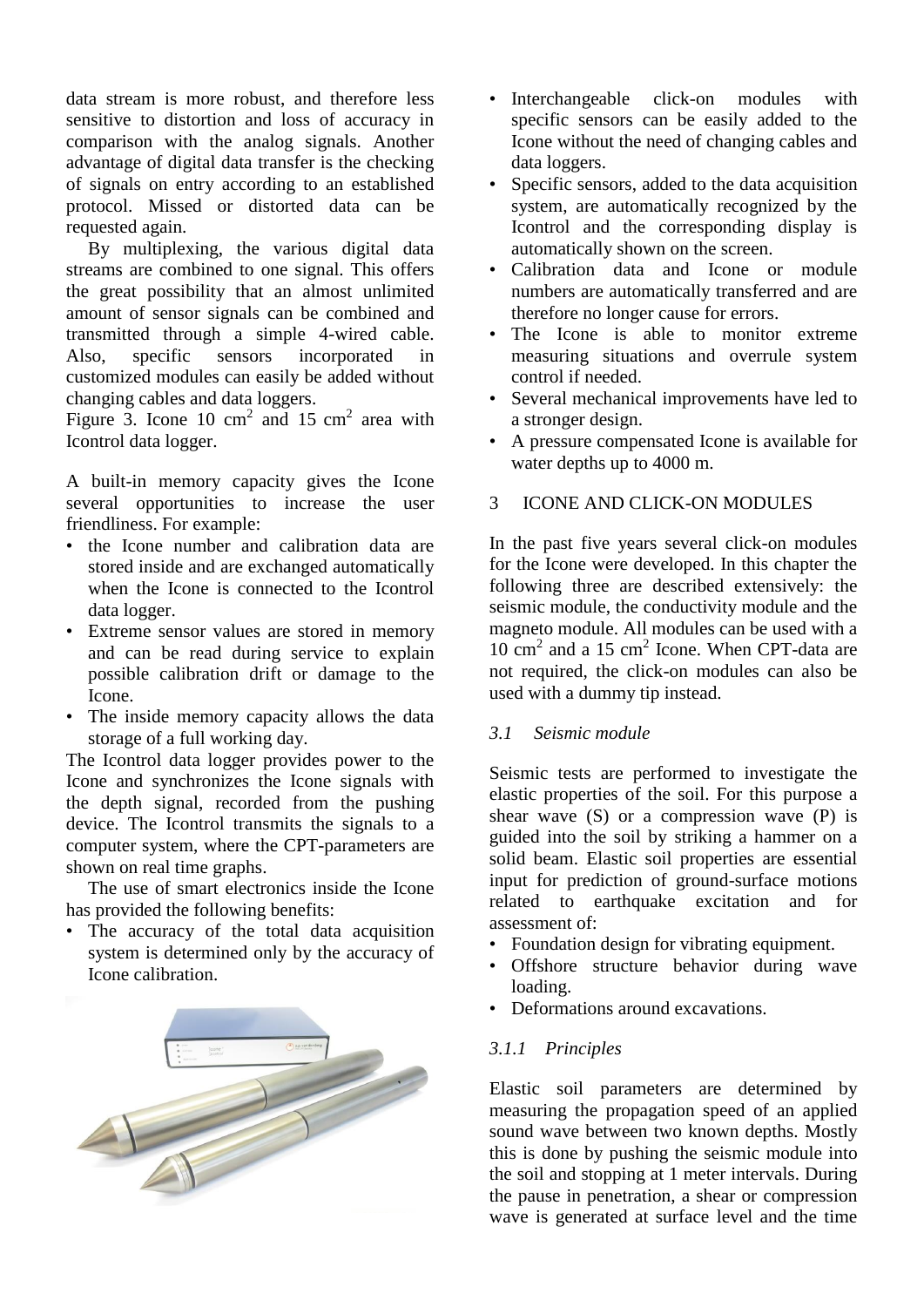required for the wave to reach the seismic sensors is recorded. The time difference between two consecutive seismic tests performed is a measure of the elastic properties of the soil. An even faster and more accurate way is to use two seismic modules which are mounted at a fixed distance of exactly 1 meter.

Since the time difference between two consecutive measurements is approximately 2 ms, a very consistent measurement of the trigger signal is required. This requirement is met by using the same high sensitive sensors for the trigger module and by placing this module in the immediate vicinity of the hammer.



Figure 4. Seismic module with  $10 \text{ cm}^2$  Icone.

#### *3.1.2 Technical specifications*

The technical specifications of the seismic module are shown in table 1.

|  |  |  |  | Table 1. Seismic module technical specifications |
|--|--|--|--|--------------------------------------------------|
|--|--|--|--|--------------------------------------------------|

| <b>Item</b>    | <b>Specification</b>                 |
|----------------|--------------------------------------|
| Length         | 500 mm without Icone                 |
| Diameter       | 44 mm                                |
| Weight         | 4.8 kg without Icone                 |
| <b>Sensors</b> | Accelerometers X, Y and Z direction: |
|                | - g-range: $2g-50g$                  |
|                | - accuracy: 0.5% (FRO)               |
| Data           | 4-wire Icone cable inside CPT-rods   |
| transfer       |                                      |
| Connectors     | Quadrax swivel connector to Icone    |
|                | Lemo 4-pins connector to Icontrol    |
| Operating      | $0^{\circ}$ to $60^{\circ}$ C        |
| temperature    |                                      |

#### *3.1.3 Data processing and visualizing*

The output signals from the seismic sensors are being digitized inside the seismic module and from here transferred to the Icontrol data logger at surface level. From the Icontrol the signals are sent to a computer system where they are processed and recorded by the processing software GOnsite. After all tests have been performed, the data obtained are then analyzed off line by processing software, determining the propagation speed and corresponding elastic soil parameters for all investigated depth ranges. An example of how such processing can be visualized, is given in figure 5.





Figure 5. Results of a series of seismic tests.

#### *3.2 Conductivity module*

The measurement of conductivity in the subsoil, facilitates separation of zones with differentiated water content, including determining the water table depth and the thickness of the zone of capillary ascent. Measurement of soil electrical conductivity is a function of both the conductivity of the pore fluid and the soil particles and how they are arranged. The dominant factor by far is electrical conductivity through the pore water. However, the most important application of the conductivity module is related to evaluating the degree of contamination of a soil medium containing electrolytes.

Determination of soil conductivity is not an absolute measurement, but indicates a change in soil condition. To what extent electrolytes are dissolved is demonstrated without distinguishing these electrolytes. So only changes of the concentration of electrolytes dissolved in pore water are determined with the conductivity module.

#### *3.2.1 Principles*

Electrical conductivity of soils is not measured directly, but is derived from the measured voltage (*V*) across an electrode pair at a constant supplied current (*I*). According to Ohm's law, soil conductance (*G*) can be calculated as:

$$
G = I/V \tag{3.1}
$$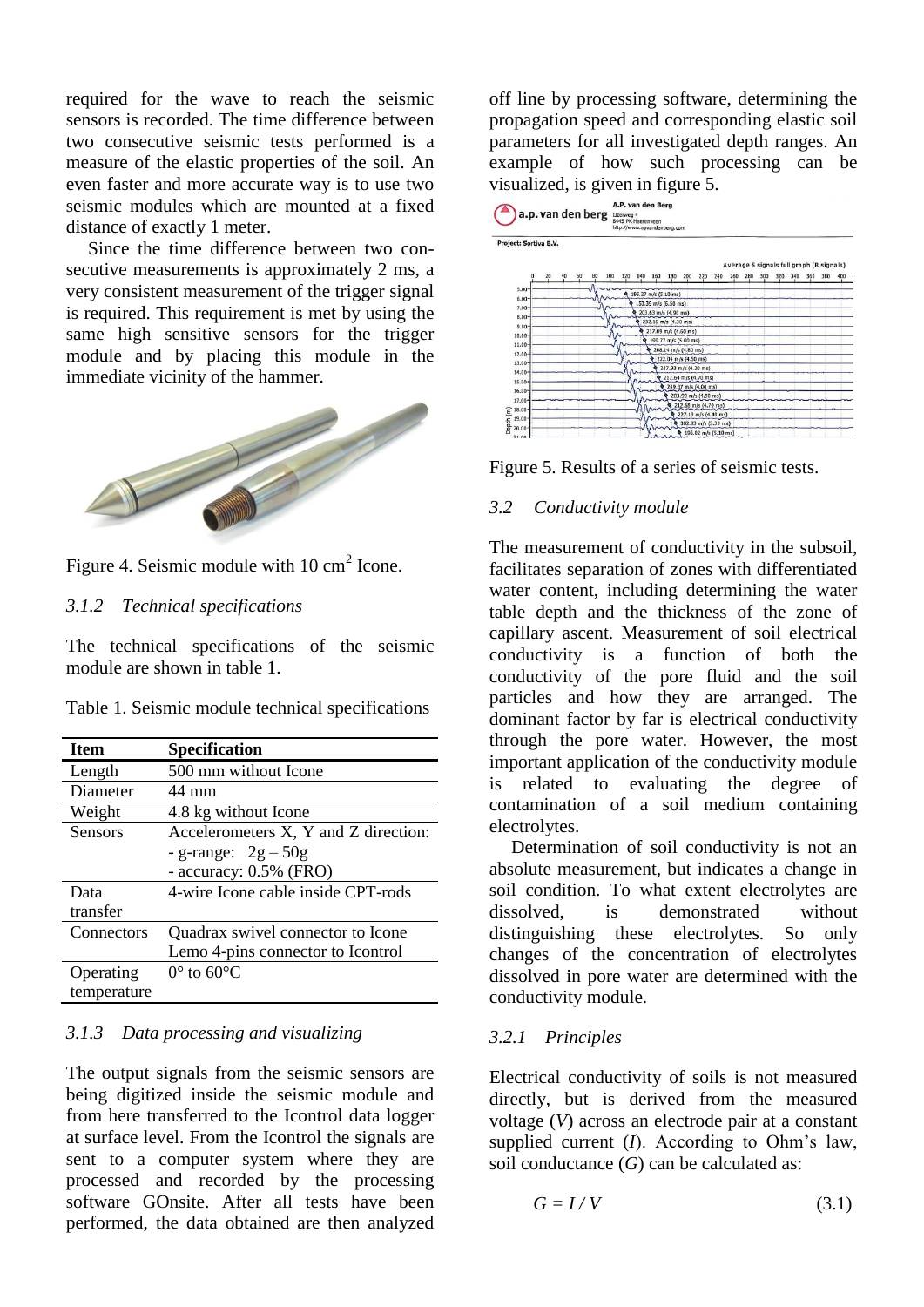The electrical conductivity kappa (K) can be calculated with next formula:

$$
K = C \bullet I / V \tag{3.2}
$$

 *is measured in milliSiemens per meter*  $(mS/m)$ and *C* is a calibration factor which is found from direct calibration of the measurement module, whilst totally submerged in a solution of known conductivity.



Fig. 6. Conductivity module with  $10 \text{ cm}^2$  Icone.

The conductivity module as shown in Figure 6 is equipped with four electrode rings which are isolated from each other by ceramic insulators. With a controlled voltage source inside the module, a known current (*I*) is induced through the soil between the outer electrodes. This current causes a voltage difference (*V*) across the inner electrodes, which voltage is held on a constant value of 50 mV by continuously controlling the current. When pushing the conductivity module into the soil with a constant rate, the conductivity is measured at depth using equation (3.2). To prevent polarization of the soil and precipitation of electrolytes on the electrodes, the voltage source operates with an alternating current at a frequency of 650 Hz.

The soil temperature is measured simultaneously with conductivity, because the solubility of an electrolyte is to a large extent dependent on temperature, and conductivity is mainly determined by the concentration of a dissolved electrolyte.

#### *3.2.2 Technical specifications*

The technical specifications of the conductivity module are shown in table 2 below.

Table 2. Conductivity module technical specifications

| <b>Item</b>    | <b>Specification</b>                            |
|----------------|-------------------------------------------------|
| Length         | 550 mm without Icone                            |
| Diameter       | 44 mm                                           |
| Weight         | 3.7 kg without Icone                            |
| <b>Sensors</b> | Conductivity:                                   |
|                | - measuring range $50 - 1500$ mS/m              |
|                | - accuracy: 0.5% (FRO)                          |
|                | Temperature:                                    |
|                | - measuring range $0^{\circ}$ - 50 $^{\circ}$ C |
|                | - accuracy: 2% (FRO)                            |
| Data           | 4-wire Icone cable inside CPT-rods              |
| transfer       | Wireless Optical data transfer                  |
| Connector      | Quadrax swivel connector to Icone               |
|                | Lemo 4-pins connector to Icontrol               |
| Operating      | $0^{\circ}$ to $60^{\circ}$ C                   |
| temperature    |                                                 |

#### *3.2.3 Data processing and visualizing*

In Figure 7 an example is shown of a conductivity module, measuring the salt water ingresses into the main land. The graph shows clearly that at the coordinates of measurement the transition of fresh to salt water is located at a depth of 15 meter.



Figure 7. Results of a conductivity test.

#### *3.3 Magneto module*

Unknown structures, obstacles like unexploded ordnance (UXO), and high voltage cables are a risk factor in the execution of earthworks. To avoid risks of damage and interruptions of work, these underground elements must be identified and mapped. Most underground structures are built out of metal such as sheet-piles, ground anchors and pipe lines or a combination of metal and concrete, such as reinforced foundation piles. Power supply cables and above structures have in common that they affect the earth's magnetic field.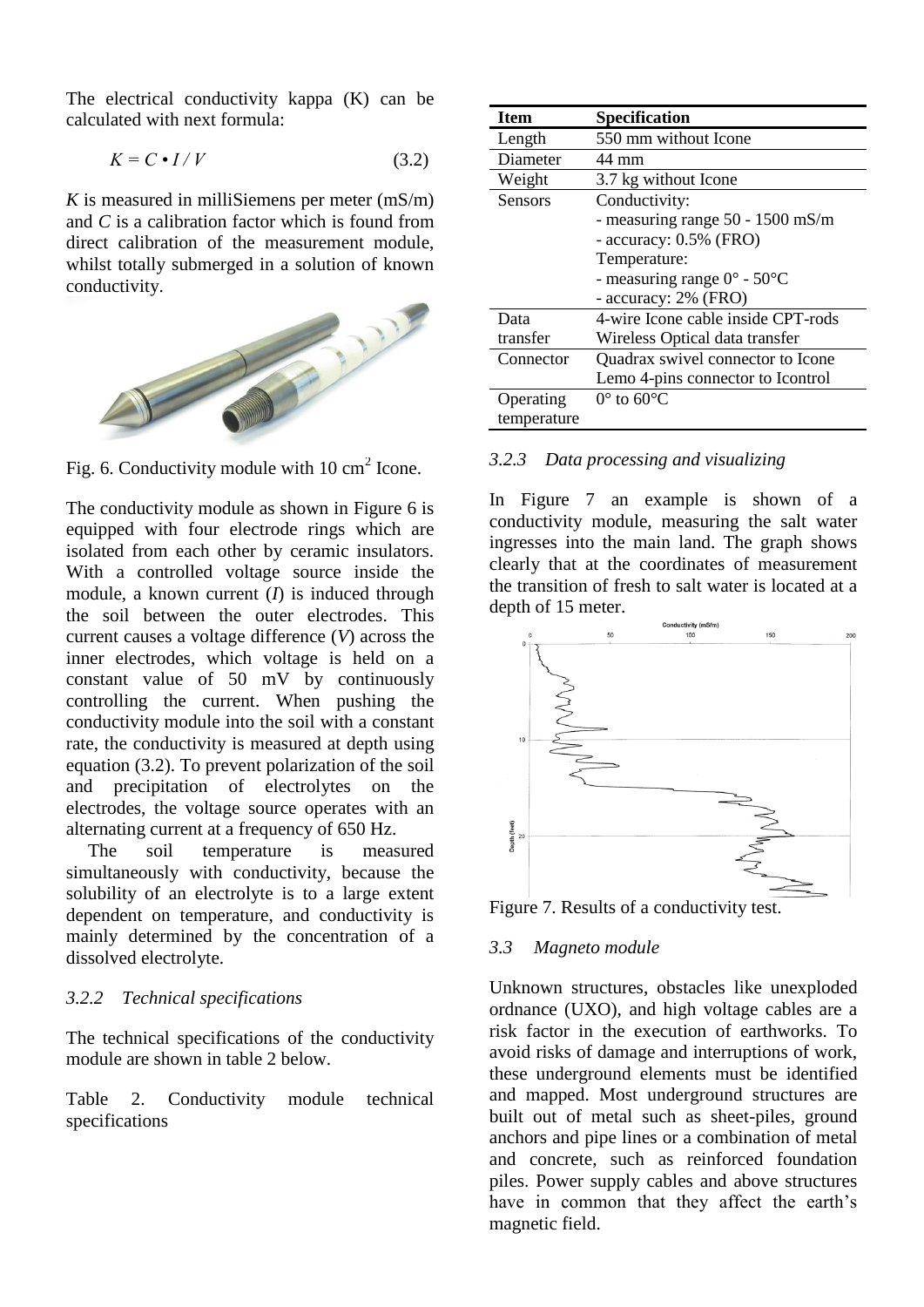Using the magneto module, metal objects in the underground can be detected by interpreting anomalies of the earth's magnetic field. In addition, the standard CPT-parameters can also be measured if the Icone is mounted in front of the magneto module.

## *3.3.1 Principles*

The earth's magnetic field consists of power lines that run from North to South. Ferro metallic objects have the property to be influenced by the earth's magnetic field, causing them to act as a magnet themselves. This local magnetic field disturbs the earth's magnetic field in such a way, that the object can be detected and localized with a magnetometer.

The magnetometer sensor used is able to measure magnetic field anomalies in three orthogonal directions with an accuracy of 0.005 µT. Anomalies can be detected at a distance of 2 meter depending on the size of the object and the position relative to the natural North-South field lines. In practice it is not interesting to know the exact value of the magnetic field, but rather the difference in value at a particular location.



Figure 8. Magneto module with  $10 \text{ cm}^2$  Icone.

When the magneto module is used without the CPT-functionality of the Icone, the pushing rate can be increased from 2 cm/s to 20 cm/s. To accurately respond to changes in the measured value, in particular when detecting UXO's, also the gradients of the orthogonal measured anomalies are determined. With the GOnsite! processing software, alarm values can be set to stop pushing when one of these gradients is exceeded.

## *3.3.2 Technical specifications*

The technical specifications of the magneto module are shown in table 3.

Table 3. Magneto module technical specifications.

| <b>Item</b> | <b>Specification</b>                         |
|-------------|----------------------------------------------|
| Length      | 600 mm without Icone                         |
| Diameter    | 44 mm                                        |
| Weight      | 4.8 kg without Icone                         |
| Sensors     | Magneto:                                     |
|             | - measuring range $0 - 100 \mu T$            |
|             | - accuracy: $0.005 \mu T$                    |
|             | Inclination:                                 |
|             | - measuring range $0^{\circ}$ - $20^{\circ}$ |
|             | - accuracy: $0.5^{\circ}$ (FRO)              |
| Data        | -4-wire Icone cable inside CPT-rods          |
| transfer    | - Wireless Optical data transfer             |
| Connector   | Quadrax swivel connector to Icone            |
|             | Lemo 4-pins connector to Icontrol            |
| Operating   | $0^{\circ}$ to 60 $^{\circ}$ C               |
| temperature |                                              |

# *3.3.3 Data processing and visualizing*

The parameters measured by the magneto module are the anomaly of the earth's magnetic field in three orthogonal directions and the inclination relative to the vertical Z-axis. The gradients of the anomalies are determined for analysis and assessment purposes during measurement. The position of the magneto module in the Z-plane at the actual depth is calculated in order to know more precisely the position of the measured object.

The above mentioned parameters and gradients are shown in real time graphs. An example of these graphs is shown in figure 9.



Figure 9. Results of a magneto test.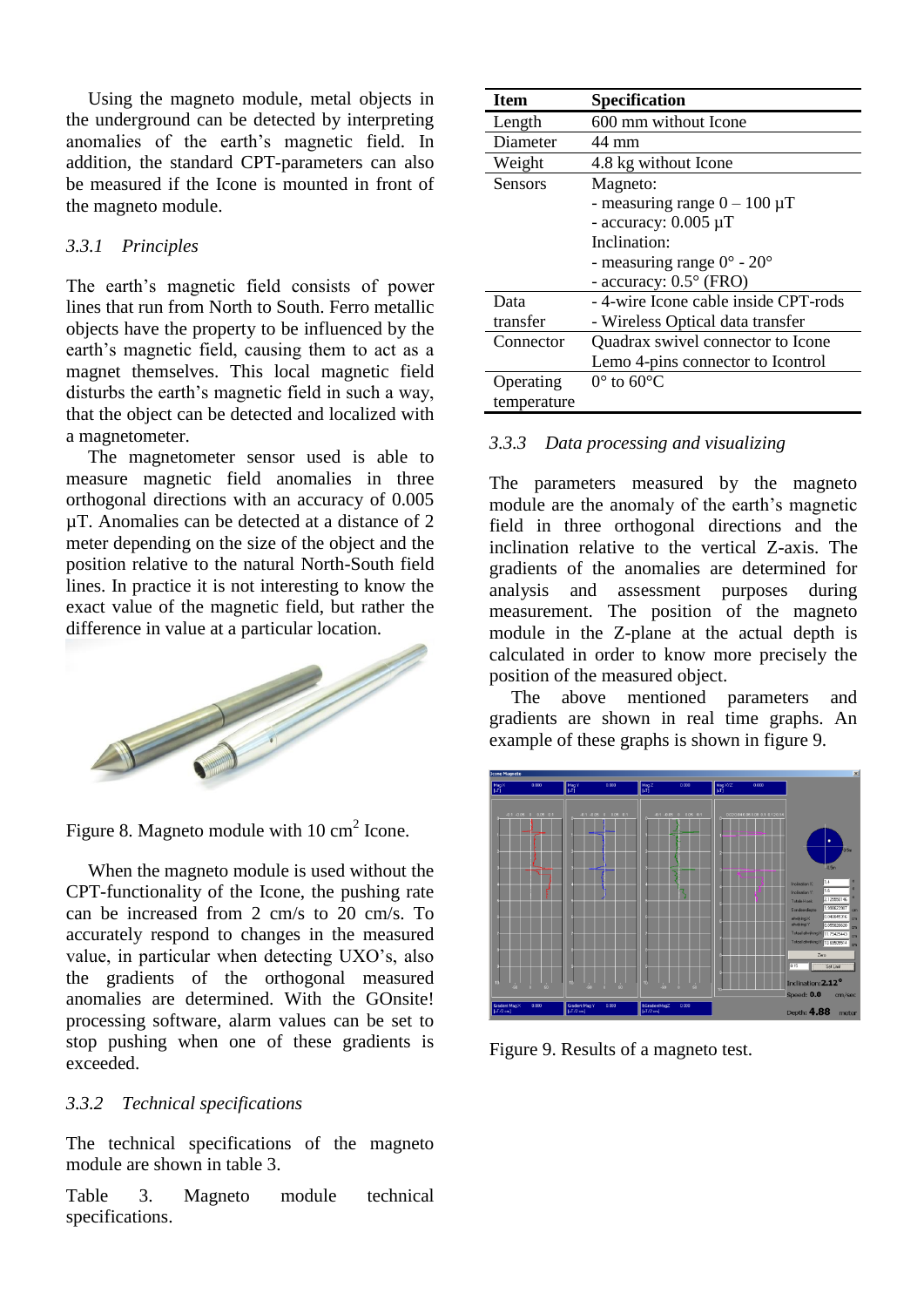#### 4 ICONE VANE

The vane test is primarily used to determine the undrained shear strength  $s_u$  of saturated clay layers. The test can also be used in fine-grained soils such as silts, organic peat, tailings and other geomaterials where a prediction of the undrained shear strength is required.

## *4.1 Principles*

The field vane test consists of four rectangular blades fixed at 90° angels to each other, that are pushed into the ground to the desired depth. Followed by the measurement of the torque required to produce rotation of the blades and hence the shearing of the soil. The chosen blade size depends on the stiffness of the soil in order to perform an accurate measurement; the stiffer the soil, the smaller the blades of the vane.



Fig. 10. Icone vane (without protection tube).

The new Icone vane has many features that facilitate an accurate vane test. The actuator is integrated in the same compact housing, enabling easier, faster and more accurate operation. The vane is pushed out of its protection tube and retracted again after the test. This advantage allows more vane tests at different depths without the need of retrieving the tool to surface level. The vane rotation speed is adjustable from 0.1  $\degree$ /s for performing very accurate shear tests, up to  $12 \degree$ /s for fast remoulding.

The vane tool is pushed into the soil by means of standard casing tubes and CPT-rods. Depth is measured on the pushing device and added to the field data by the Icontrol data logger. The vane field data is digitized and multiplexed using the same protocol of all other Icone applications, so no changes of data logger and cables are needed. The Icone vane tester can be used for onshore as well as offshore applications.

## *4.2 Technical specification*

The technical specifications of the Icone vane tester are shown in table 4.

Table 4. Icone vane technical specifications.

| <b>Item</b>    | <b>Specification</b>                         |
|----------------|----------------------------------------------|
| Length         | 1500 mm (incl. protection tube)              |
| Diameter       | 90 mm (incl. protection tube)                |
| Weight         | 14.6 kg (complete tool)                      |
| <b>Sensors</b> | Torque:                                      |
|                | - measuring range $0 - 100$ Nm               |
|                | - accuracy: 0.5% FRO                         |
|                | Inclination:                                 |
|                | - measuring range $0^{\circ}$ - $20^{\circ}$ |
|                | - accuracy: $0.5^\circ$                      |
| Data           | 4-wire Icone cable inside CPT-rods           |
| transfer       |                                              |
| Connector      | Lemo 4-pins connector to Icontrol            |
| Operating      | $0^{\circ}$ to 60 $^{\circ}$ C               |
| temperature    |                                              |

## *4.3 Data processing and visualizing*

During a vane test, the vane is being rotated with a very low constant speed, while the required torque is measured with respect to the angel of rotation. This measured torque is analytically converted to the shearing resistance of the cylindrical failure surface of the vane used, and expressed in kPa. A typical shear curve is shown in figure 11.



Fig. 11. Results of an Icone vane test.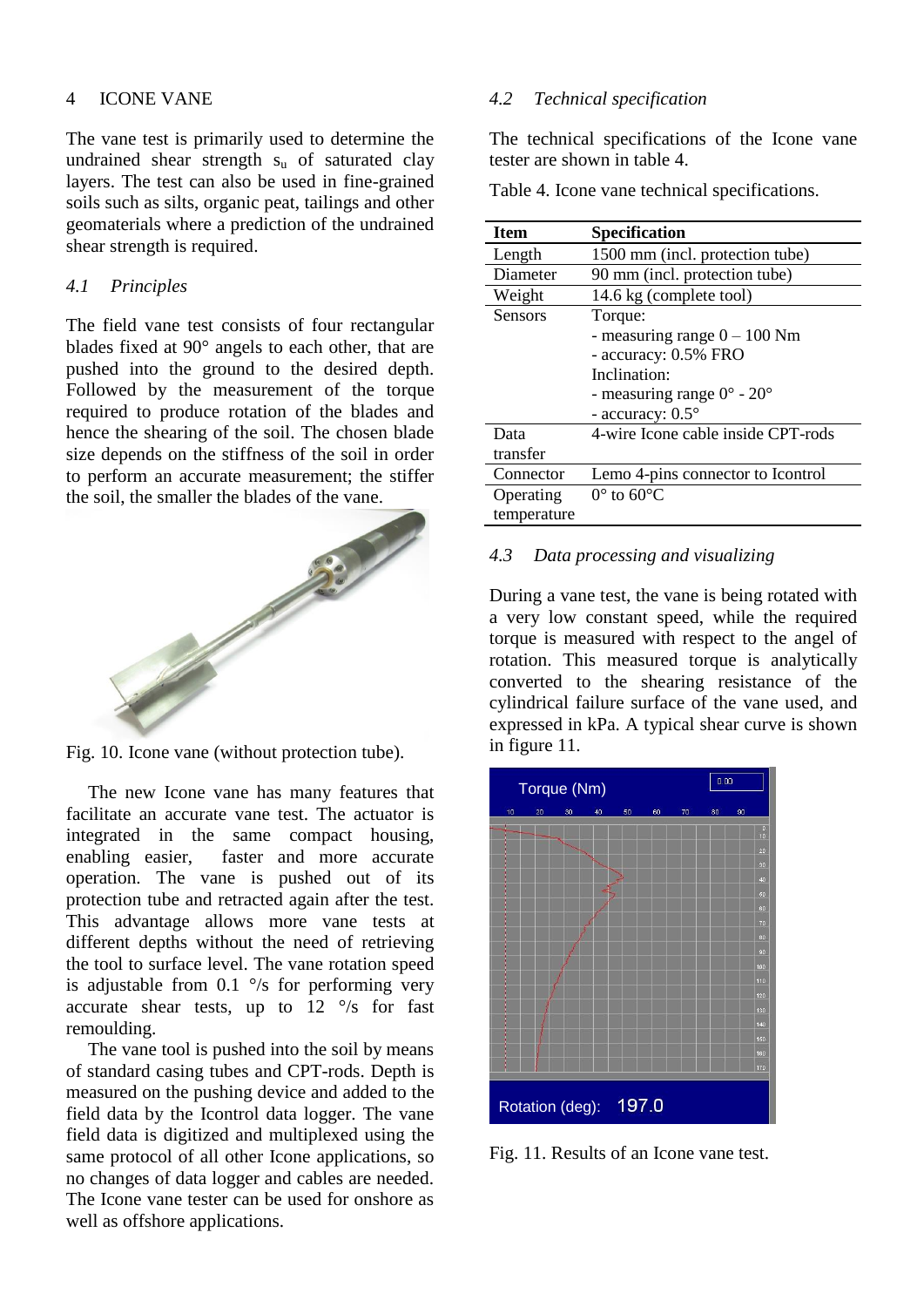The highest value of this curve is a measure for the undrained shear strength of the soil material that is being investigated. A repetition of this test, after thorough remoulding of the soil, provides a uniform curve of which the highest value is a measure of the remoulded shear strength.

## 5 PRACTICAL EXPERIENCES

#### *5.1 Seismic module*

MYV Soluciones Geotécnicas recently acquired the latest version of the seismic module. The company in Costa Rica has used this module successfully in two different projects. The first exploration was conducted for the geotechnical investigation, required for the design of a rural bridge located in Cartago, Costa Rica. The second exploration was performed for the design of a steel storage tank foundation with a diameter of 20 meters, located in Puerto Corinto, Nicaragua.

## *5.1.1 Purpose investigation rural bridge*

The main purposes in using the seismic cone at this site, was to:

- Determine the soil stratification.
- Estimate the bearing capacity of shallow foundations.
- Estimate the capacity of driven piles and select a foundation alternative.
- Classify the site for seismic design using  $V<sub>S30</sub>$ methodology.

 $V<sub>S30</sub>$  is a methodology for mapping and classification for seismic site effect evaluation.

#### *5.1.2 Equipment used*

For this investigation, a 23 ton CPT truck was used. As exploration tool, a 15  $\text{cm}^2$  piezocone was used along with the seismic module. To generate the shear wave, a Campanella pendulum hammer, like the one shown in the picture of Figure 12, worked as the dynamic source.



Fig. 12. 23 ton CPT truck.

## *5.1.3 Test results*

Refusal was found at 18 meters depth due to the presence of boulders. In this respect, a complementary SASW-profile (Spectral Analysis of Surface Waves) was carried out to acquire Vs data from 18 meters down to 30 meters.

Figure 13 shows shear wave velocity profiles obtained with different methods at the project site.



Fig. 13. Comparison between Vs from SCPTu and Vs from SASW.

The  $V_{s30}$  value obtained was 169 m/s, and based upon the Costa Rican Seismic Code, the soils classified as Site Class S4 ( $V<sub>S30</sub>$  less than 180  $m/s$ ).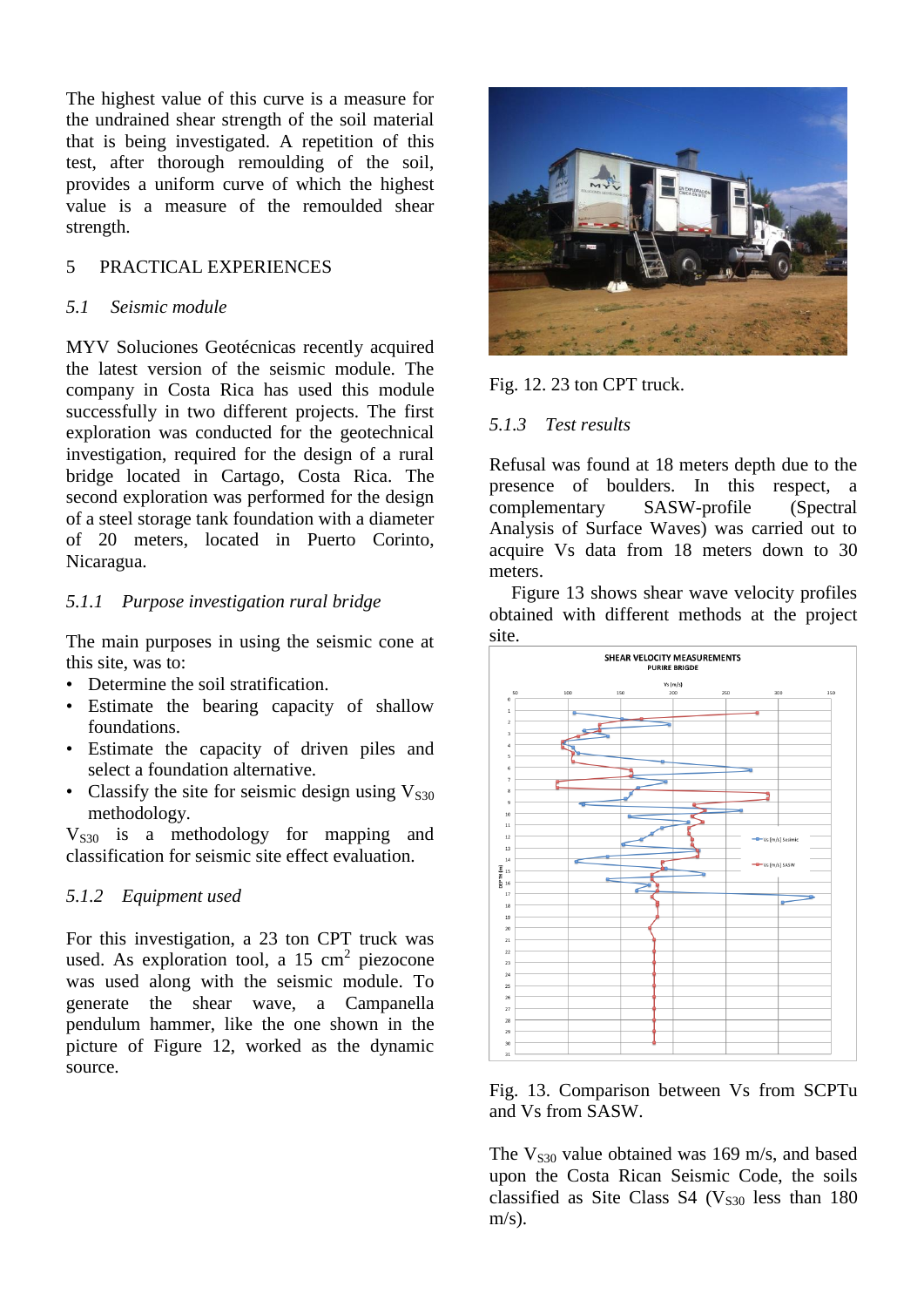As observed in Figure 13, from the surface down to 8 meters depth, there is a good agreement between the Vs profiles obtained by both tests (SASW and SCPTu). From 8 meters down, Vs from SASW tends to be higher in average than the Vs from SCPTu. For the estimation of  $V<sub>S30</sub>$ , the results from direct measurements (SCPTu) were considered more reliable.

As a result of the soil investigation, the foundation for the abutments of the bridge was designed using driven pile foundations.

## *5.1.4 Purpose investigation steel storage tank*

The main purpose of the geotechnical investigation in Puerto Corinto, Nicaragua, was to obtain good quality soil data to design the foundation of the storage tank. Previous soil explorations with SPT classified the soil deposit as prone to liquefaction from the surface down to 19 meters depth. A second opinion and reassessment of the liquefaction potential was required by the owners to optimize the foundations.



Fig. 14. Proposed foundation for the tank.

## *5.1.5 Equipment used*

For this site, the geotechnical campaign included SDMT soundings as well as SCPTu soundings. As part of the scope, CPT disturbed samples were retrieved with MOSTAP Samplers. The heavy CPT truck was also used for this site.

## *5.1.6 Test results*

According to the CPT tests, from the surface down to 4 meters depth, an old manually built fill layer was encountered. Based on some accounts, this fill was placed by the Nicaraguan government during the construction of Corinto Port. From 4 meters down to 19 meters depth, a medium dense sand deposit was found. Refusal was encountered at 19 meters depth which, according to previous soil reports, corresponds to the bedrock.

The next figure shows the geotechnical profile defined in each sounding.



Fig. 15. Layer stratigraphy of the site.

Three different methods were used to estimate the liquefaction potential of the sand deposit: CPT-based method (Robertson 2009), DMTbased method (Monaco and Marchetti, 2007), and Vs-based method (Kayen et al, 2012). Based on the results from the above methodologies, the liquefaction prone layers were located from the surface to 13 meters depth. This finding was considered to be most beneficial in the foundation design of the tank.

Figure 15 shows the record of one of the seismic tests carried out with the seismic module.



Fig. 15. Data output of the Seismic module. Given that 2 seismic dilatometer and 2 seismic CPTs were carried out, a comparison among the different shear velocity profiles was possible.